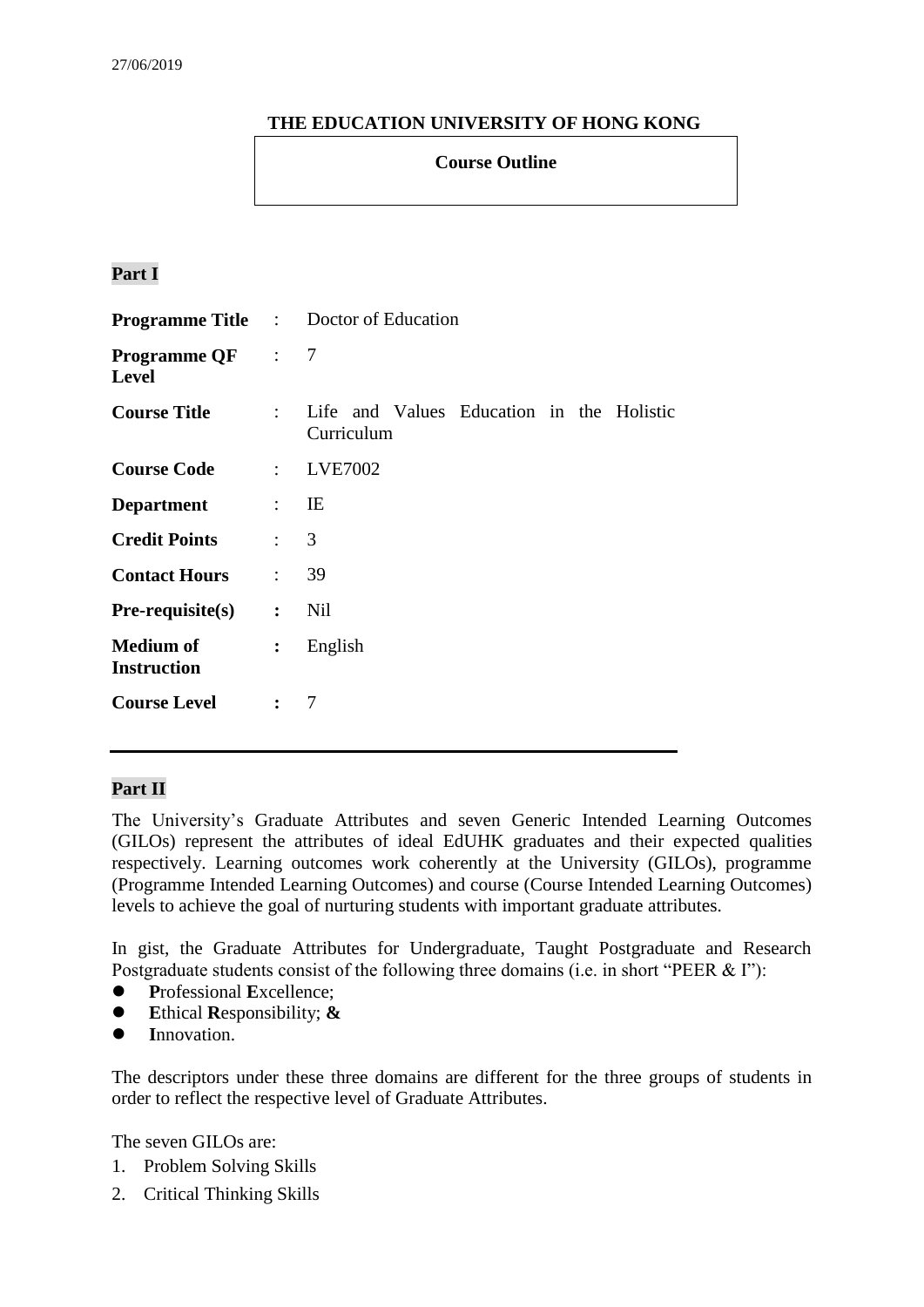- 3. Creative Thinking Skills
- 4a. Oral Communication Skills
- 4b. Written Communication Skills
- 5. Social Interaction Skills
- 6. Ethical Decision Making
- 7. Global Perspectives

### **1. Course Synopsis**

This course will examine critically and extensively the theoretical conceptions, issues and respective pedagogies of life and values education. It will focus on how life and values education can help develop the "whole person".

Students will look at the principles of holistic education, and the important roles life and values education can play in a holistic curriculum. Such curriculums highlight the holistic interdependence of the human and extra-human domains, and the appropriate places of these domains in the ultimate scheme of things.

Students are required to familiarize themselves with scholarship in the field and to propose and critically appraise strategies for enabling young people to establish connections between the mind and the body, the person and the environment, and the individual and various levels of community, from local to global; to inquire about truth and meaning and reflect on their own social and moral values from a cross-disciplinary perspective.

### **2. Course Intended Learning Outcomes (CILOs)**

|                                | Upon successful completion of this course, students should be able to: |
|--------------------------------|------------------------------------------------------------------------|
| CLLO <sub>1</sub>              | critically reflect on the principles of holistic education and their   |
|                                | relevance for life and values education;                               |
| CLLO <sub>2</sub>              | critique educational policies and measures in the light of holistic    |
|                                | education principles;                                                  |
| CLLO <sub>3</sub>              | elucidate the nature of life and values education required in today's  |
|                                | world;                                                                 |
| C <sub>1</sub> LO <sub>4</sub> | propose appropriate strategies for the design and implementation of    |
|                                | life and values education across the curriculum.                       |

#### **3. Content, CILOs and Teaching & Learning Activities**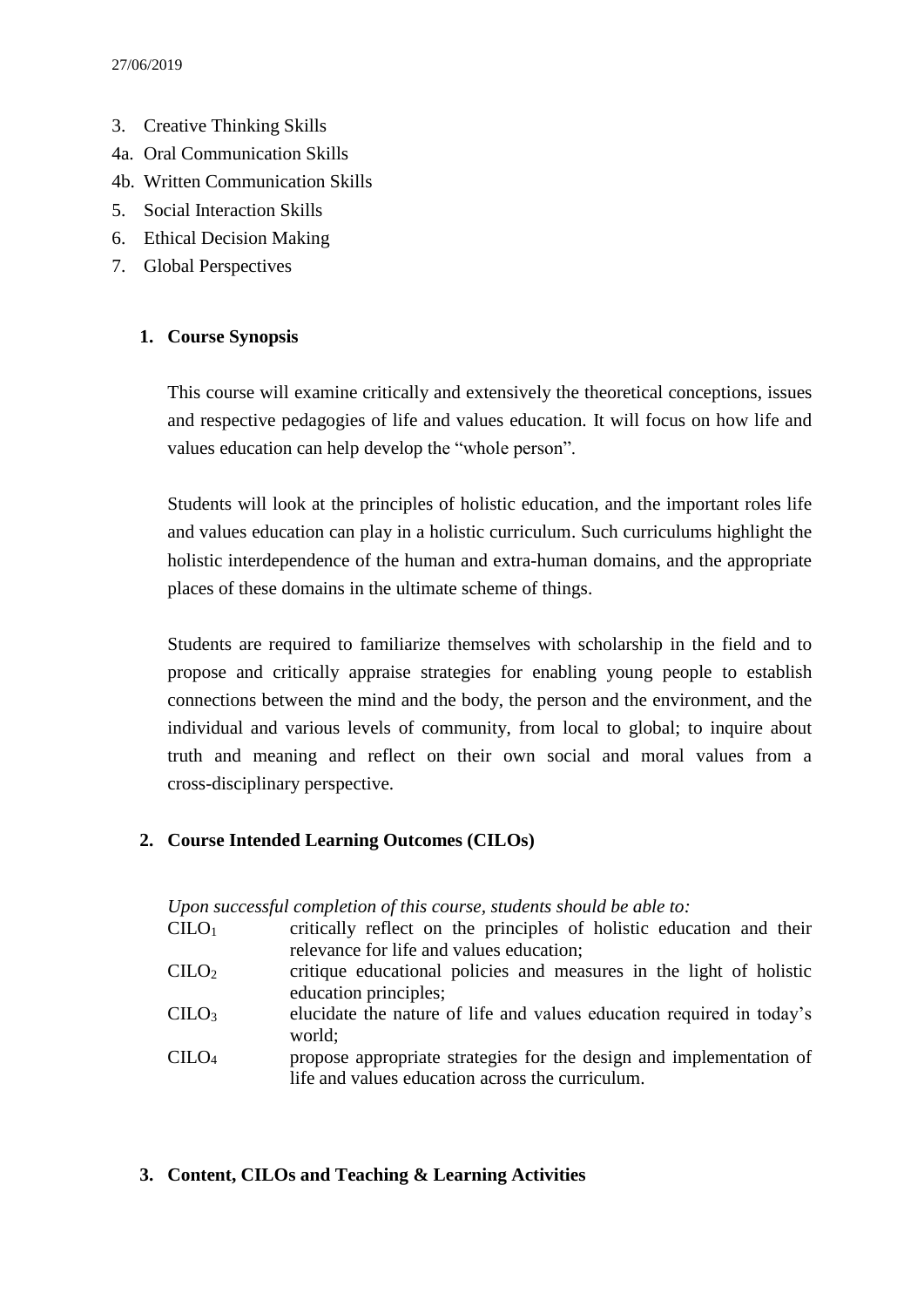| <b>Course Content</b>             | <b>CILOS</b>        | <b>Suggested Teaching &amp; Learning Activities</b> |
|-----------------------------------|---------------------|-----------------------------------------------------|
| Philosophical, Psychological and  | CILO <sub>1,2</sub> | Small-group discussion among teacher and            |
| Social Foundations of Holistic    |                     | students on assigned readings, encouraging          |
| Education                         |                     | the generation of questions for further             |
| Concepts, theories and pedagogies | CILO <sub>3,4</sub> | in-depth analysis                                   |
| of Life and Values Education      |                     |                                                     |
| The place of Religious Education, | CILO <sub>1.3</sub> |                                                     |
| Moral Education, Health Education |                     |                                                     |
| and Life and Death Education in   |                     |                                                     |
| the holistic curriculum           |                     |                                                     |
| Life and Values Education across  | CILO <sub>1.4</sub> |                                                     |
| the curriculum                    |                     |                                                     |

#### **4. Assessment**

| <b>Assessment Tasks</b>                            | Weighting $(\% )$ | <b>CILO</b>     |
|----------------------------------------------------|-------------------|-----------------|
| (a) Participation in discussions                   | 20                | $CLO_{1,2,3,4}$ |
| (b) Students are required to write a paper on the  | 80                | $CLO_{1,2,3,4}$ |
| conceptualization of a holistic curriculum. They   |                   |                 |
| are expected to demonstrate critical understanding |                   |                 |
| analysis of issues related to<br>and<br>the        |                   |                 |
| implementation of life and values education. The   |                   |                 |
| proposed topic should be decided in consultation   |                   |                 |
| with the course co-ordinator to ensure that it is  |                   |                 |
| both relevant to the course and the student's      |                   |                 |
| prospective thesis work.                           |                   |                 |
| In terms of standard, students should have in mind |                   |                 |
| an article of 5,000 to 8,000 words which could be  |                   |                 |
| submitted to an academic journal.                  |                   |                 |

## **5. Required Text(s)**

Nil

# **6. Recommended Readings**

Cheng, R. H. M., Lee, J. C. K. and Lo, L. N. K. (eds.) (2006). *Values Education for Citizens in the New Century*. Hong Kong: The Chinese University Press. Gardner, R., Cairns, J. and Lawton, D. (eds.) (2003) *Education for Values: Morals, Ethics and Citizenship in Contemporary Teaching.* London: Kogan Page Limited.